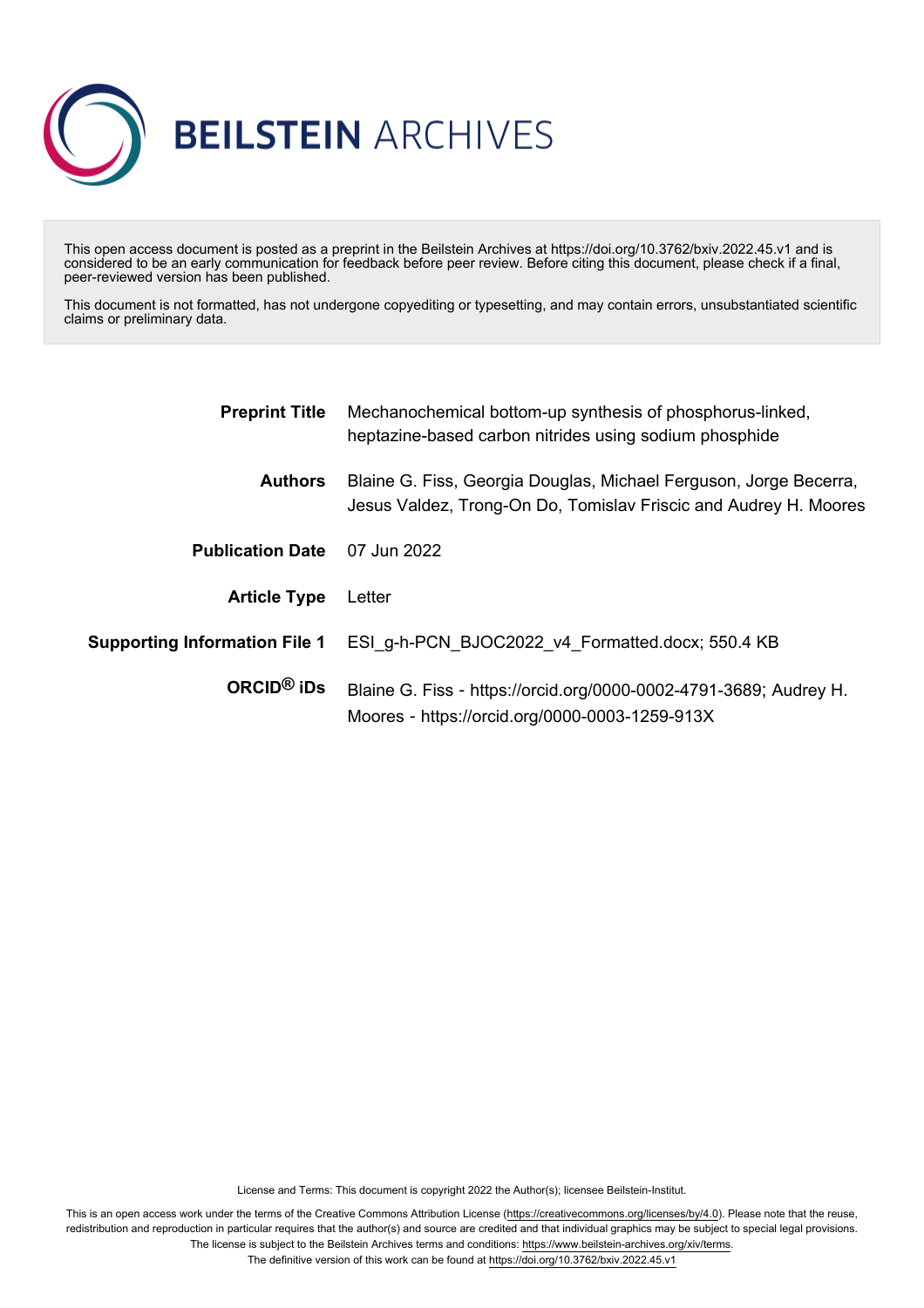# **Mechanochemical bottom-up synthesis of phosphorus-linked, heptazine-based carbon nitrides using sodium phosphide**

Blaine G. Fiss,<sup>1‡</sup> Georgia Douglas,<sup>1‡</sup> Michael Ferguson,<sup>1</sup> Jorge Becerra,<sup>2</sup> Jesus Valdez,<sup>3</sup> Trong-On Do,<sup>2\*</sup> Tomislav Friščić,<sup>1\*</sup> Audrey Moores,<sup>1,4\*</sup>

Address: <sup>1</sup>Centre in Green Chemistry and Catalysis, Department of Chemistry, McGill University, 801 Sherbrooke Street West, Montréal, Québec, Canada; <sup>2</sup>Department of Chemical Engineering, Laval University, Québec City, Québec, Canada; <sup>3</sup>Facility for Electron Microscopy Research (FEMR), McGill University, Montréal, Québec, Canada and <sup>4</sup>Department of Materials Engineering, McGill University, 3610 University Street, Montréal, Québec, Canada.

Email: Trong-On Do – trong-on.do@gch.ulaval.ca Email: Tomislav Friščić – tomislav.friscic@mcgill.ca Email: Audrey Moores – audrey.moores@mcgill.ca \* Corresponding author

‡ Equal contributors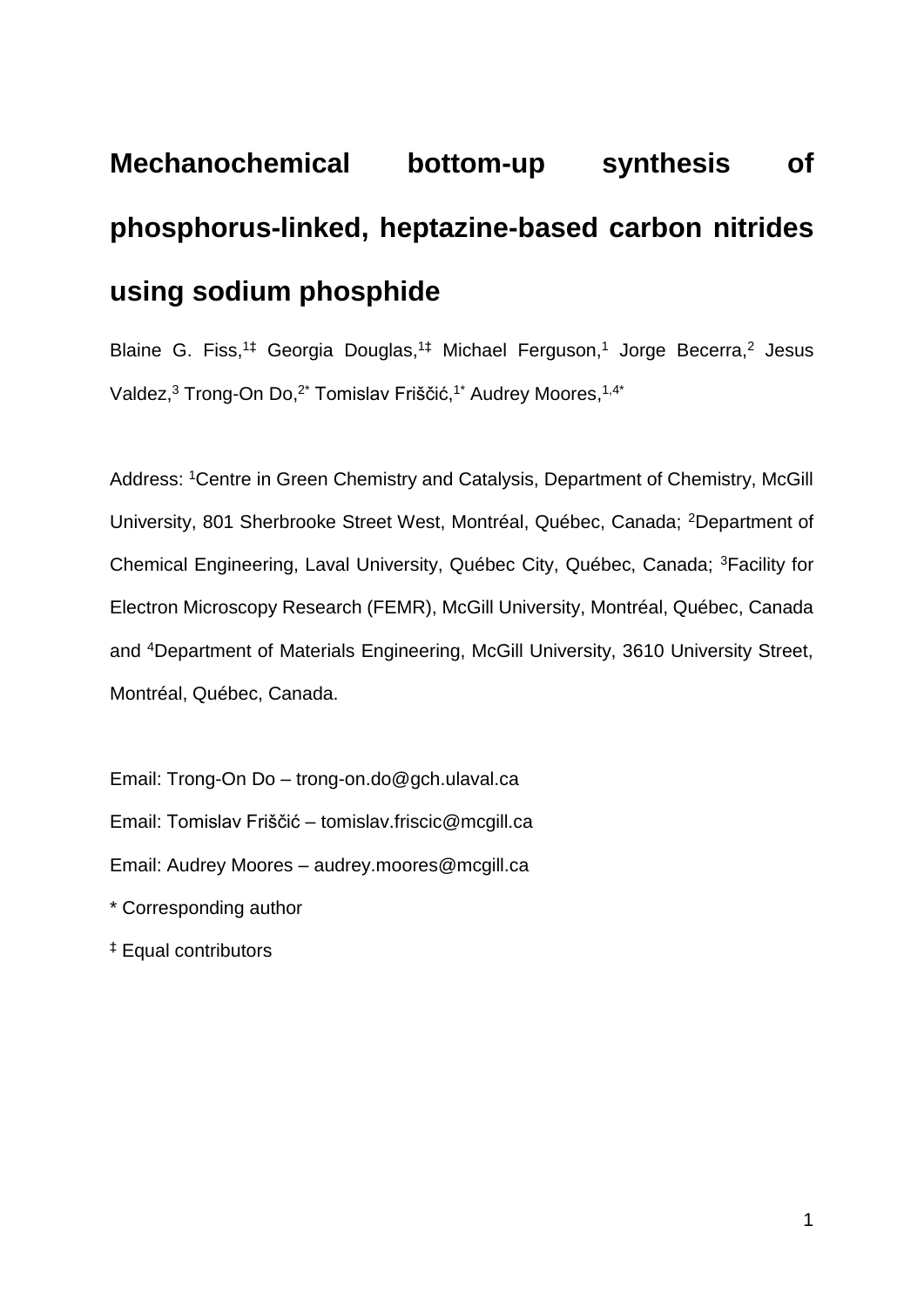## **Abstract**

Herein we present the bottom-up, mechanochemical synthesis of phosphorus-bridged heptazine based carbon nitrides (g-h-PCN). The structure of these materials was determined through a combination of powder X-ray diffraction (PXRD), X-ray photoelectron spectroscopy (XPS), <sup>31</sup>P magic angle spinning nuclear magnetic resonance (MAS NMR), density functional theory (DFT) and electron energy loss spectroscopy (EELS). Compared to traditional furnace-based techniques, the presented method utilizes milder conditions, as well as shorter reaction times. Both samples of g-h-PCN directly after milling and aging and after an hour of annealing at 300 °C (g-h-PCN300) show a reduction in photoluminescent recombination, as well as a nearly two-time increase in photocurrent under broad spectrum irradiation, which are appealing properties for photocatalysis.

## **Keywords**

Mechanochemistry; Phosphorus; Carbon nitride; Photochemistry

## **Introduction**

The development of heteroatom-doped graphitic carbon nitrides (g-CN) has been a rapidly growing area of research since their first report towards water splitting in 2009.[1] Since that time, the addition of elements such as boron,[2] phosphorus,[3-5] sulfur and oxygen[6] have shown to help minimize the bandgap of these metal-free photocatalysts as well as improve their overall stability. Traditional routes to incorporate phosphorus have relied on high-temperature[7] or microwave[8] syntheses, and often proceed through the introduction of a phosphorus atom within the

2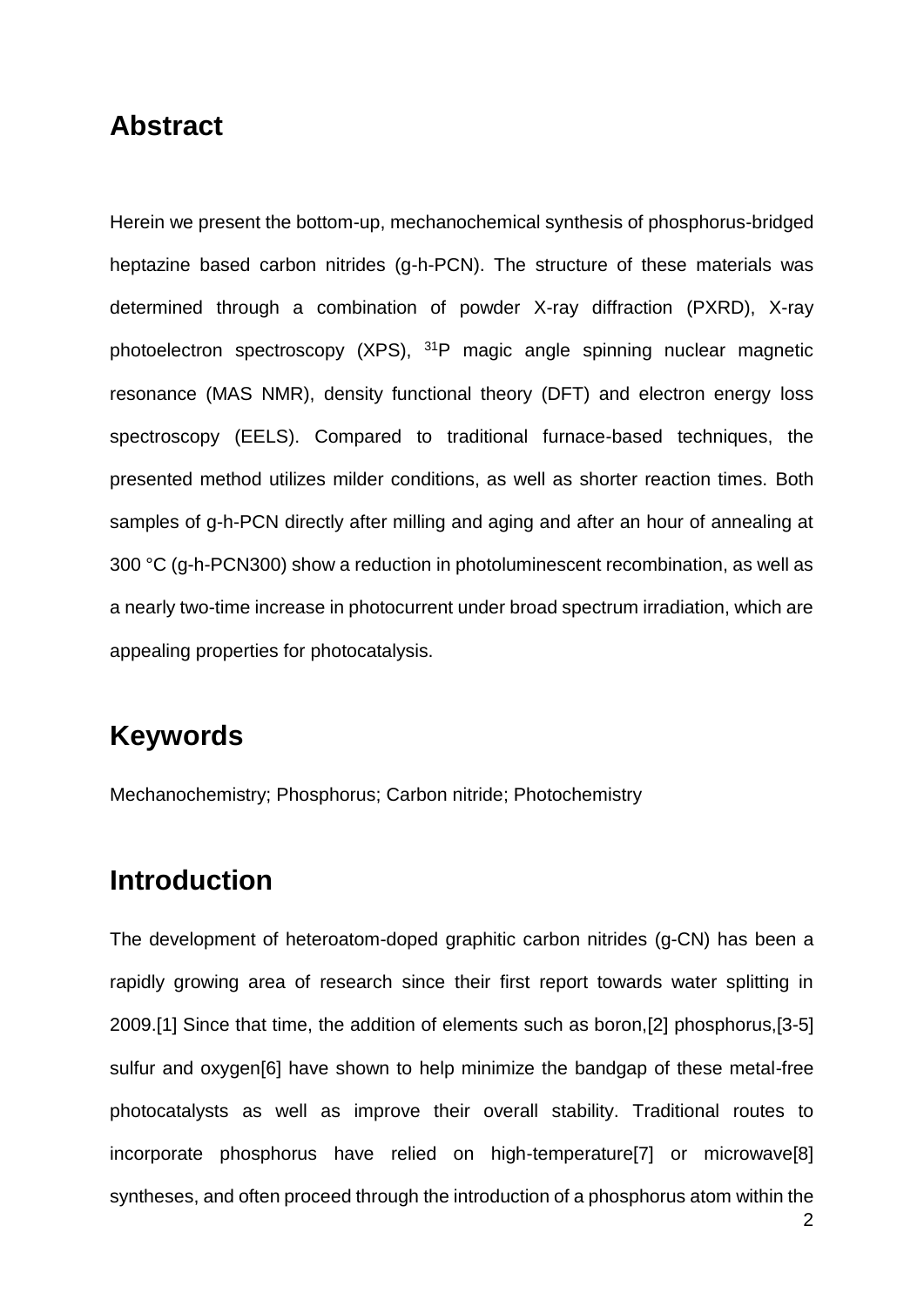heptazine ring, which constitutes the building block of g-CN, as opposed to in a linking position. Computational studies by Hartley and Martsinovich have investigated the influence of various linkers, including phosphorus atoms, on both the structure and optical behaviour of heptazine based graphitic carbon nitrides.[3] Yet, experimental examples of carbon nitrides linked together *via* phosphorus atoms are limited, likely due to challenges in controlling the insertion of phosphorus as linkers under high energy conditions. Mechanochemistry[9-12] has proven to be effective for the synthesis of a variety of polymers,[13-17] nanomaterials,[18-22] crystal engineering[23-25] as well as inorganic[26-30] and organic small molecules.[31-37] The removal of bulk solvent and mild reaction conditions allowed by such techniques are not only beneficial from a green chemistry perspective,[11] but they also afford conditions conducive to new reactivities and the development of novel materials.[9] In earlier works from our group, we have explored the synthesis of phosphorus-bridged g-CN type materials produced from a triazine unit and found that the material hence produced featured good photochemical properties (Scheme 1).[38] Yet conventional g-CN materials are not based of triazine units, but rather of heptazine ones, thus featuring more open structures. In an effort to replicate a structure closer to known g-CN, we explored herein the use of solvent-free, room temperature mechanochemistry to access phosphorus linked carbon nitride with repeating heptazine units, showing improved photochemistry over pristine graphitic carbon nitride (g-CN). Additionally, the effect of a 1 h anneal on the overall structure and photochemical properties was investigated at 300 °C.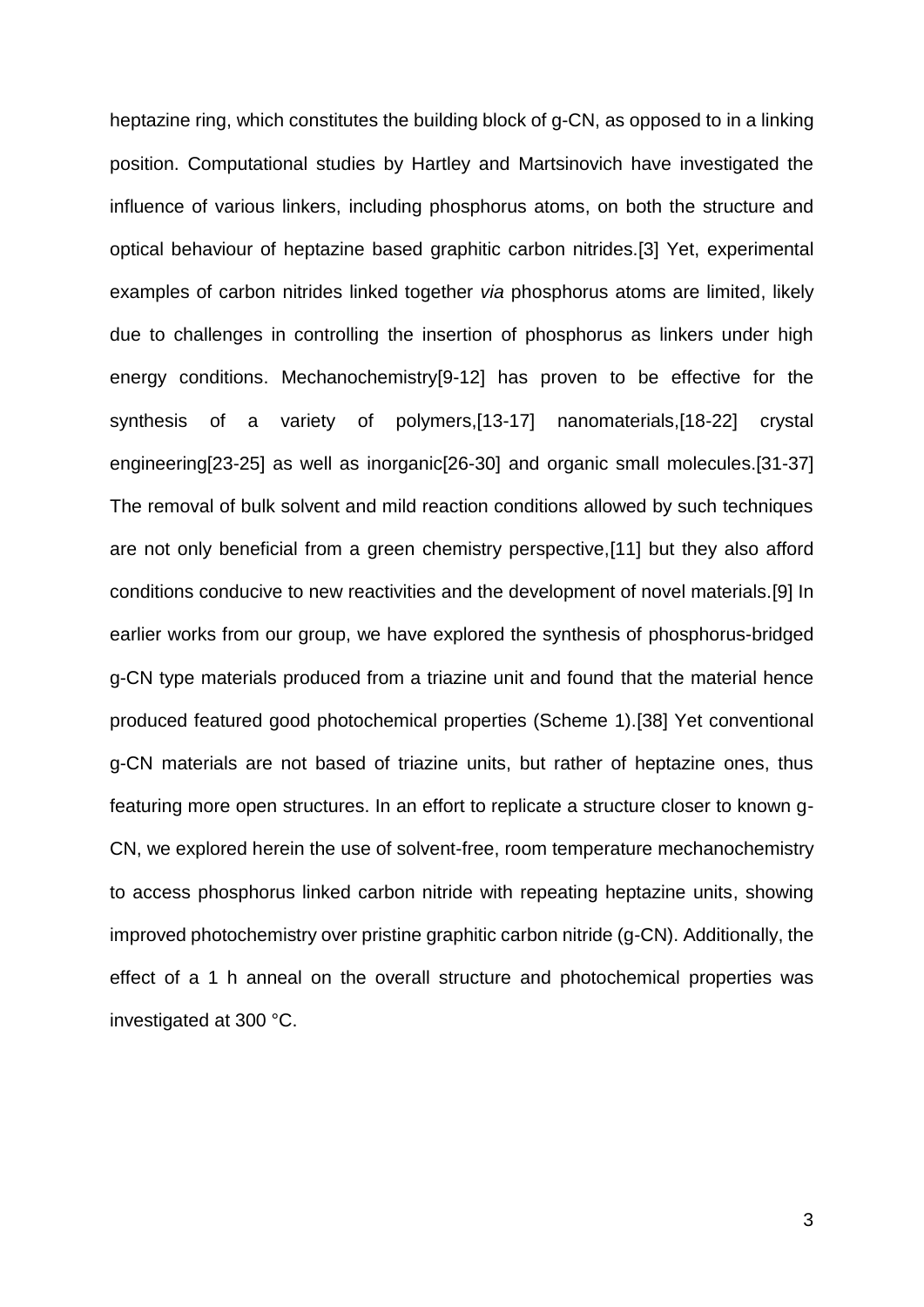## **Results and Discussion**

Employing a similar method to one previously developed by our group (Scheme 1a),[38] equimolar amounts of sodium phosphide and trichloroheptazine were combined in a vibrational ball mill and milled at 30 Hz for 90 min under an argon atmosphere (Scheme 1b). As trichloroheptazine was not readily available commercially, it was synthesized from melem in three steps following a known procedure (see SI for detailed procedure).[4] The milled powder was then allowed to age under an argon atmosphere for 24 h, prior to washing via centrifugation in a 3:1 volume mixture of ethanol and deionized (DI) water. This afforded a material referred to below as g-h-PCN. Alternative, the sample was annealing for 1 h anneal at 300 °C under a flow of argon gas, affording g-h-PCN300.



**Scheme 1:** a) Mechanochemical synthesis of g-PCN from sodium phosphide and trichlorotriazine (previous work[38]) and b) g-h-PCN from sodium phosphide and trichloroheptazine (this work).

#### **Powder X-ray diffraction (PXRD)**

To confirm the formation of a layered structure, powder X-ray diffraction (PXRD) was performed on g-h-PCN and g-h-PCN300 (Figure 1, green and teal). Both g-h-PCN and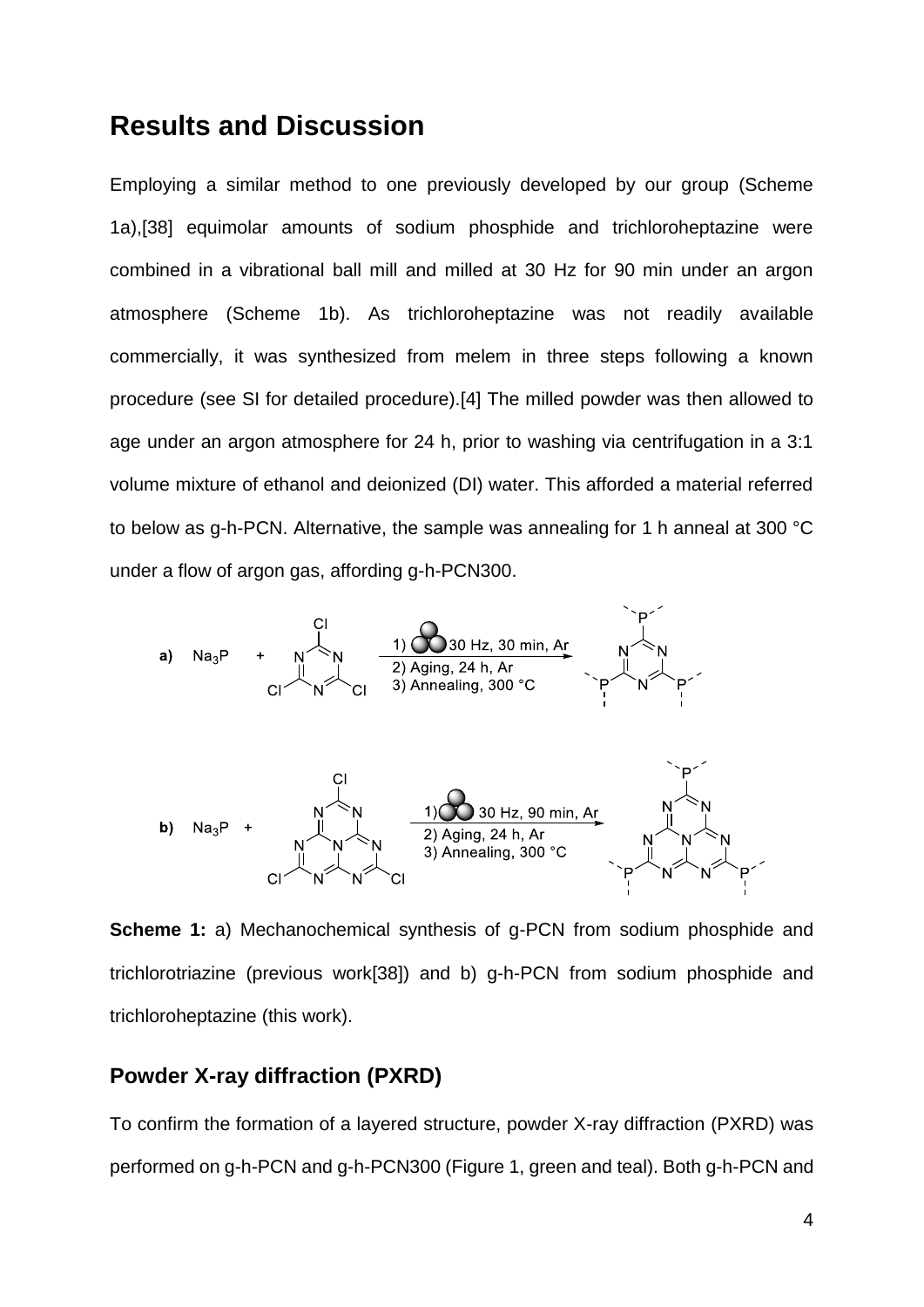g-h-PCN300 were largely amorphous but showed two broad Bragg reflections at 2θ  $=16$  ° and 2 $\theta$  = 28 °. This suggests the high thermal stability of the g-h-PCN structure, being readily formed during the mild milling and aging conditions, with no need for annealing.



**Figure 1:** PXRD patterns of g-h-PCN (green) and g-h-PCN300 (teal).

#### **X-ray photoelectron spectroscopy (XPS)**

To gain insight into the atomic speciation within the structure and establish phosphorus atoms are linkers between heptazine units, X-ray photoelectron spectroscopy (XPS), was used to probe the surface. In g-h-PCN, XPS scans focused on carbon 1s showed three major peaks at 284.7, 286.4, and 288.6 eV, corresponding to C=N, C-OH and C=O signals, respectively (Figure 2a), as well as a peak centered on 292.1 eV due to charging effects.[39] The presence of C=N bonds established by XPS indicates that the heptazine structure was preserved during milling and aging with Na3P. Nitrogen 1s focused scans of g-h-PCN show a 62% to 38% ratio of pyridinic to pyrrolic/pyridonic-N type nitrogen environments, centred on 399.0 eV and 400.7 eV respectively[40, 41] (Figure 2b). This suggests that while the majority of the heptazine ring remained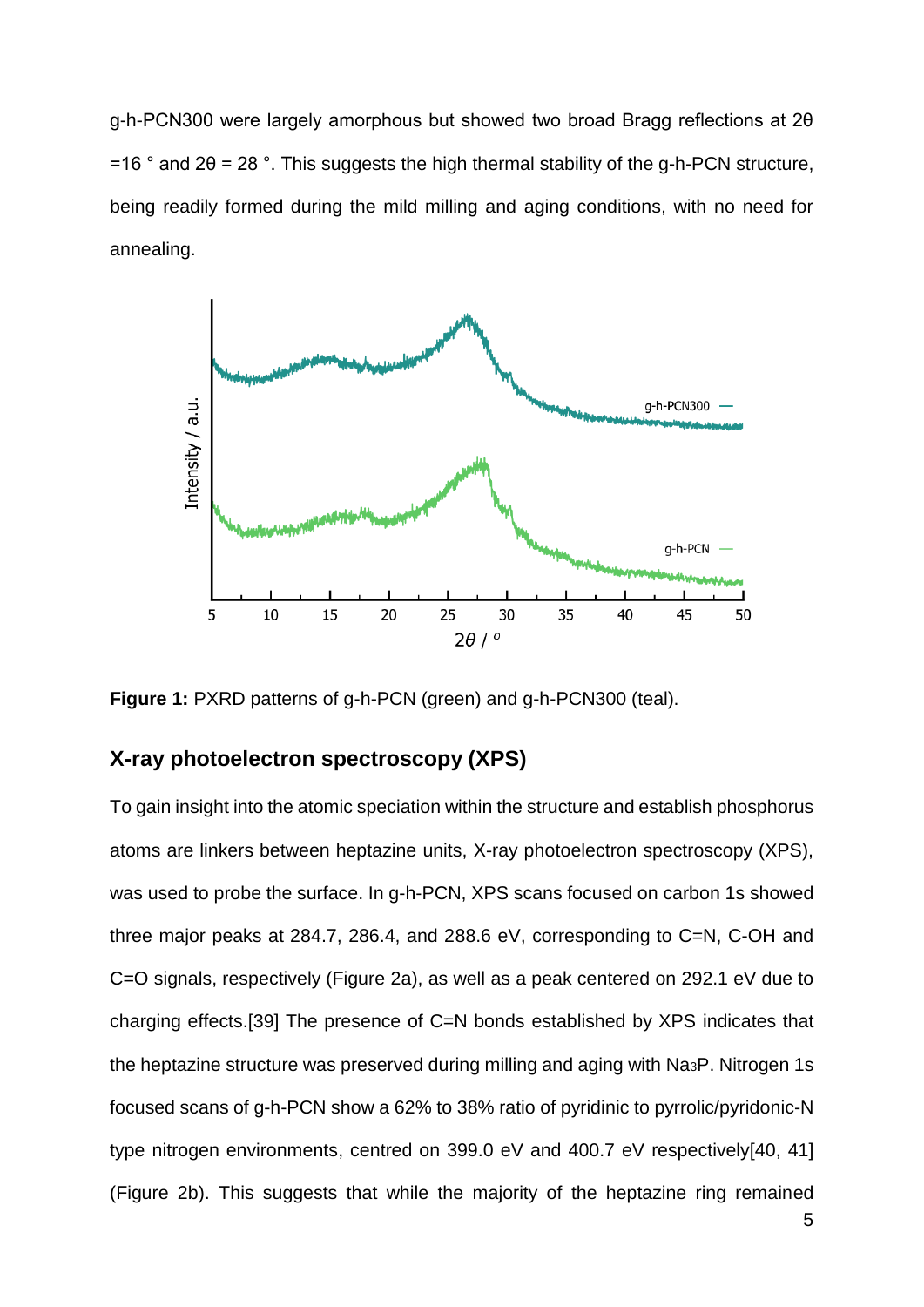pyridinic in nature, partial reduction of the ring structure, due to the reductive nature of Na3P and mild oxidation during ambient workup following milling and aging, can also have occurred. Additionally, the phosphorus 2p signal in g-h-PCN showed the majority of phosphorus exists as a mixture of P=O and P-O species, with a major peak centred at 133.6 eV (69%, Figure 2c). These species are formed by oxidation with air and hydrolysis upon quenching in water and ethanol at the end of the aging step. g-h-PCN300 features the same three major carbon 1s peaks at 284.8, 286.2 and 288.2 eV for C=N/C=C, C=O and C-OH species respectively, as well as the charging peak seen in g-h-PCN. In g-h-PCN300, a reduction of the C=N ratio to 37%, reduction of C=O character from 21% to 18% compared to g-h-PCN and an increase in C-OH character from 35% to 43% suggests mild hydrolysis, likely of terminal chloroheptazine, during the anneal at 300 °C, even under a flow of argon gas. (Figure 2d). The nitrogen 1s scans show a similar trend, with the ratio of pyridinic and pyrrolic/pyridone nitrogen being 68% and 29%, respectively, compared to 62% and 28% in g-h-PCN. (Figure 2e). Phosphorus 2p focused scans of g-h-PCN300 show a slight reduction in P-O and P=O bond character from g-h-PCN to g-h-PCN300 down from 69% to 66% Figure 2f).

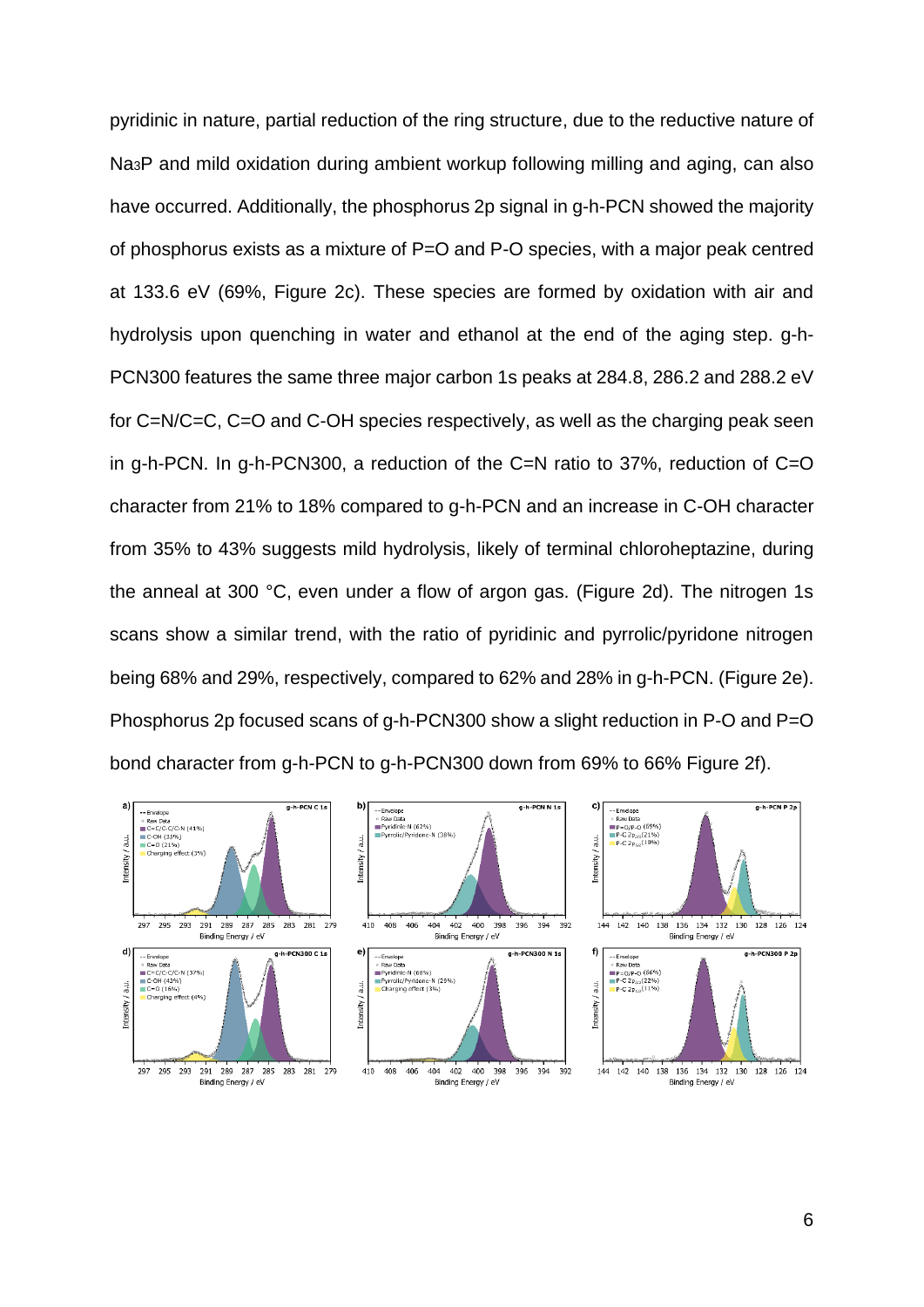**Figure 2:** XPS scans of a) C 1s b) N 1s and c) P 2p for the pre-annealed g-h-PCN and d) C 1s e) N 1s and f) P 2p focused scans of g-h-PCN300 after annealing at 300 °C for 1 h.

#### **FTIR-ATR analysis**

The structural motifs seen through XPS were further supported by FTIR-ATR spectra. For g-h-PCN, the sharp peak at 800  $cm^{-1}$  was indicative of the heptazine breathing mode, typically seen for C3N<sup>4</sup> materials.[42] C=N and bond retention was also further supported by a series of peaks in the range of  $1300-1800$  cm $^{-1}$ . While retention of the heptazine ring structure was shown by FTIR, a small, additional peak at  $\sim$ 950 cm<sup>-1</sup> is also seen, indicative of the formation of a P-C bond,[43] supporting the results seen from previously discussed XPS data (Figure S3, green). In g-h-PCN300, the structure showed similar features to g-h-PCN, retaining the sharp peak corresponding to the heptazine breathing mode at 800 cm<sup>-1</sup>, while also retaining the P-C vibration at 950 cm<sup>-1</sup> (Figure S3, teal).

#### **STEM-EELS analysis**

The composition and particle morphology were investigated further using scanning tunneling electron microscopy-electron energy loss spectroscopy (STEM-EELS).The g-h-PCN sample prior to annealing showed equal distribution of carbon and nitrogen with minimal phosphorus present, with particles roughly 400 nm in length (Figure S4a). Upon annealing at 300 °C for 1 h under argon, the phosphorus content is shown to increase, while still remaining partially localized, with the particles retaining their size and morphology (Figure S4b).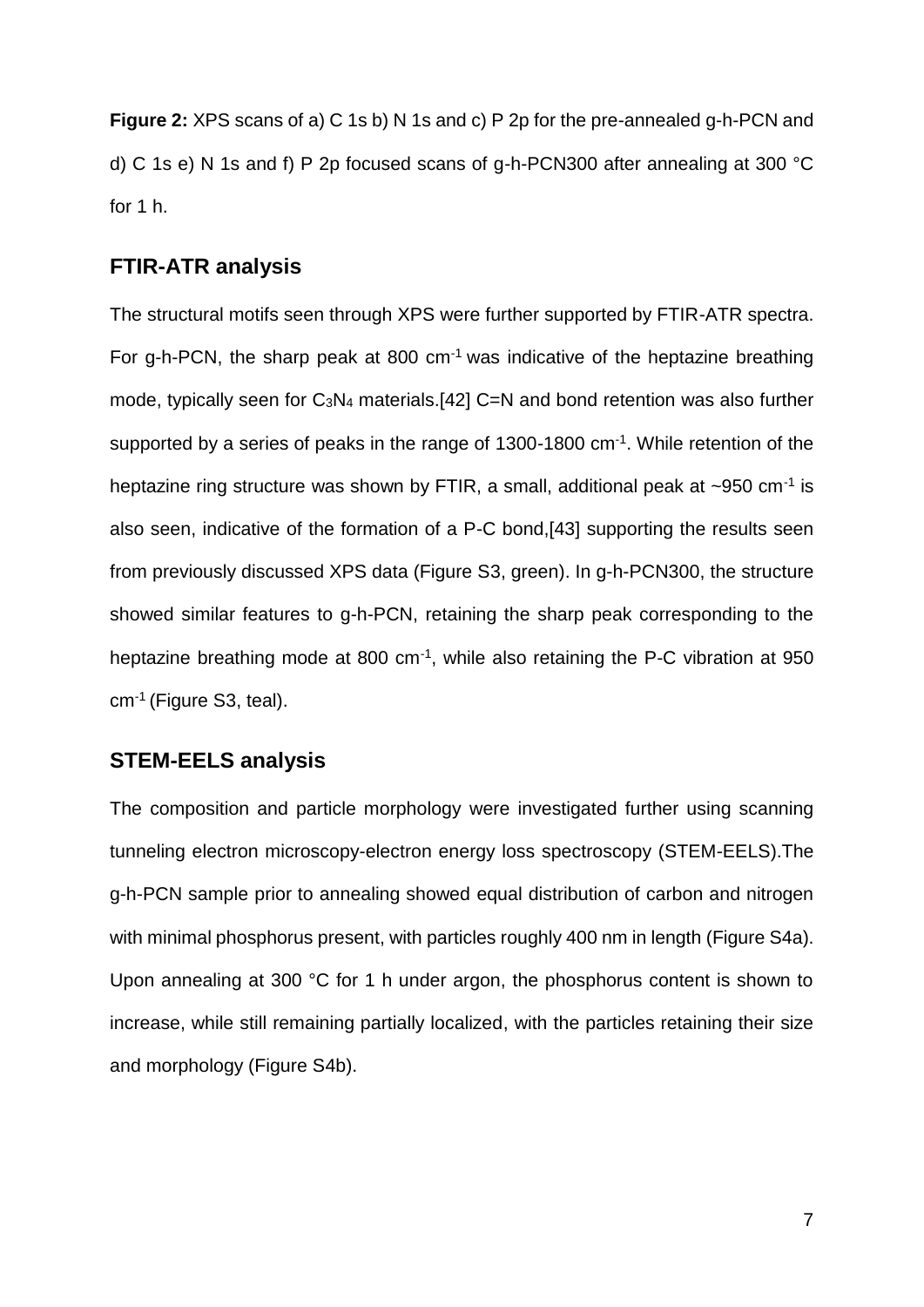### **<sup>31</sup>P magic angle spinning (MAS) NMR**

Bulk solid-state analysis of the heptazine-based materials showed similar resonances to previous work by our group on phosphorus-linked triazine networks.[38] The <sup>31</sup>P MAS NMR of g-h-PCN showed a broad resonance centered around -8.9 ppm, with a sharp residual phosphate resonance at 0.9 ppm (Figure 2a). NMR analysis of similar materials, both by our group and others suggest that the broad resonance corresponds to a largely amorphous phase with predominately phosphate and phosphite-like environments, with the broad at -8.9 ppm possibly corresponding to hydrated sodium phosphate byproducts.[44, 45] g-h-PCN300 on the other end showed an up-field shift of all main resonances toward -14.4 ppm and -20.6 ppm respectively (Figure 3b). As previously shown by our group,[38] this shift in main resonance is indicative of organization of the formed sheets, leading to a layered structure.



**Figure 3:** <sup>31</sup>P MAS NMR of a) g-h-PCN and b) g-h-PCN300. Asterisks denote spinning sidebands.

#### **Computational analysis**

The <sup>31</sup>P NMR chemical shifts were calculated using the plane wave DFT code CASTEP v20.11 (see SI for full computational details).[46] In the absence of an experimentally resolved crystal structure for g-h-PCN, we followed a similar methodology to our previous work[38] of substituting bridging nitrogen atoms for phosphorus in previously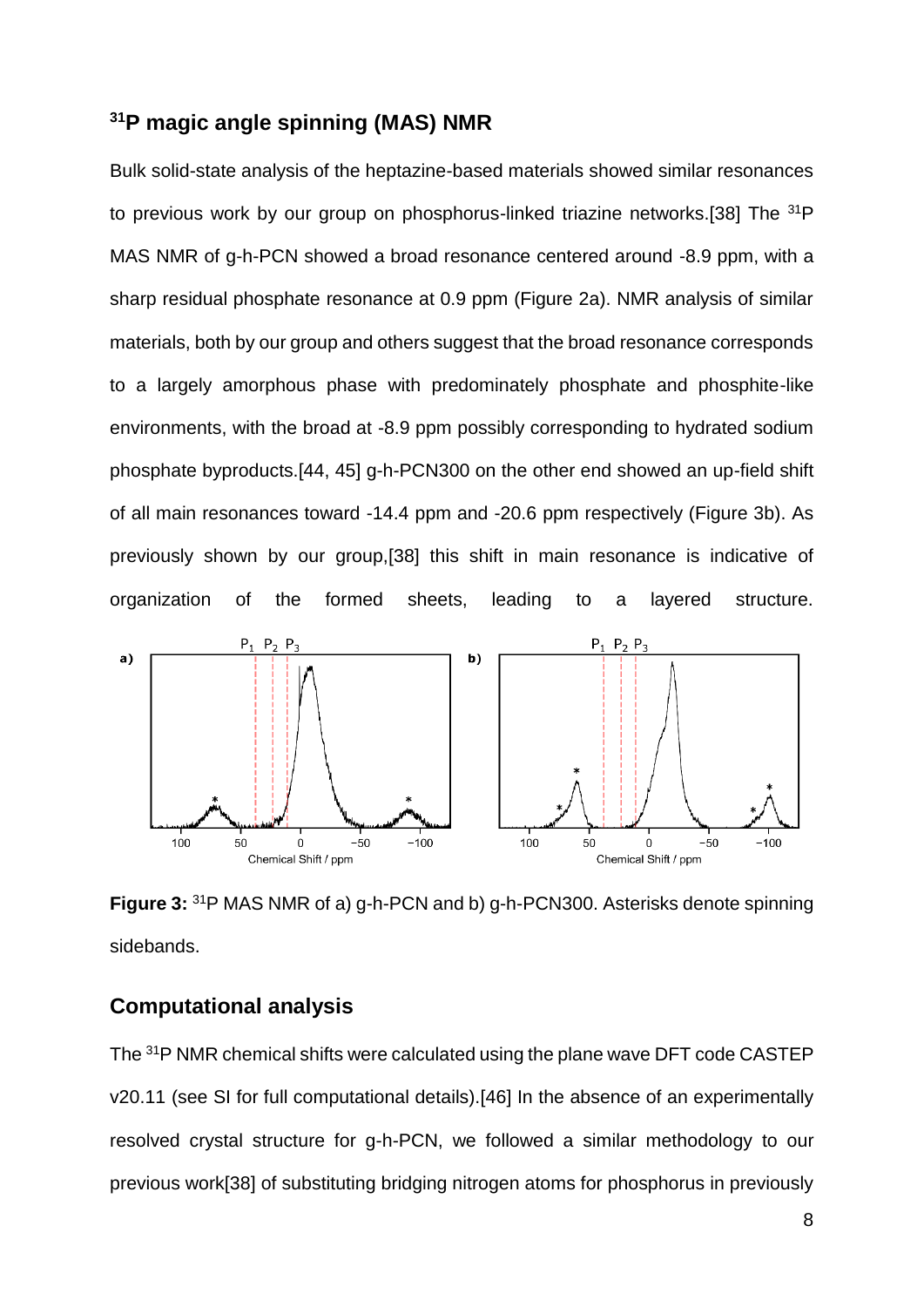reported heptazine-based graphitic carbon nitrides. We adapted the *ab initio* predicted structures for a networks of corrugated sheets[47] (Figure 4a and 4b) and planar sheets (Figure 4c).[48] Additionally, we modelled a chlorine terminated monomeric unit based on an experimentally resolved, nitrogen-bridged, paddlewheel structure (Figure 4d).[49] Calculations resulted in a single chemical environment for the phosphorus atoms in the three model structures. The corrugated and planar network structures have calculated  $31P$  chemical shifts at 37.7 ppm (P<sub>1</sub>) and 23.3 ppm (P<sub>2</sub>), respectively, while that of the paddlewheel monomer is at 11.2 ppm (P<sub>3</sub>). These calculated shifts demonstrate that the experimental phosphorus environments are unique from those previously reported, suggesting that the mechanochemically synthesised material presented herein has a different network structure to those predicted by *ab initio*  studies.[47,48]



**Figure 4:** Calculated structures for a) corrugated (edge facing), b) corrugated (single layer), c) layered g-h-PCN and d) phosphine paddlewheel.

#### **Photochemical behaviour**

Diffuse reflectance spectroscopy (DRS) of both g-h-PCN (Figure S5a, blue trace) and g-h-PCN300 (Figure S5a, green) was analysed in regard to the performance of pure g-CN, made by annealing melamine in a loosely capped alumina crucible at 550 °C for 4 h with a ramp rate of 5 °C/min .[50] The g-CN shows an absorption edge at ~425 nm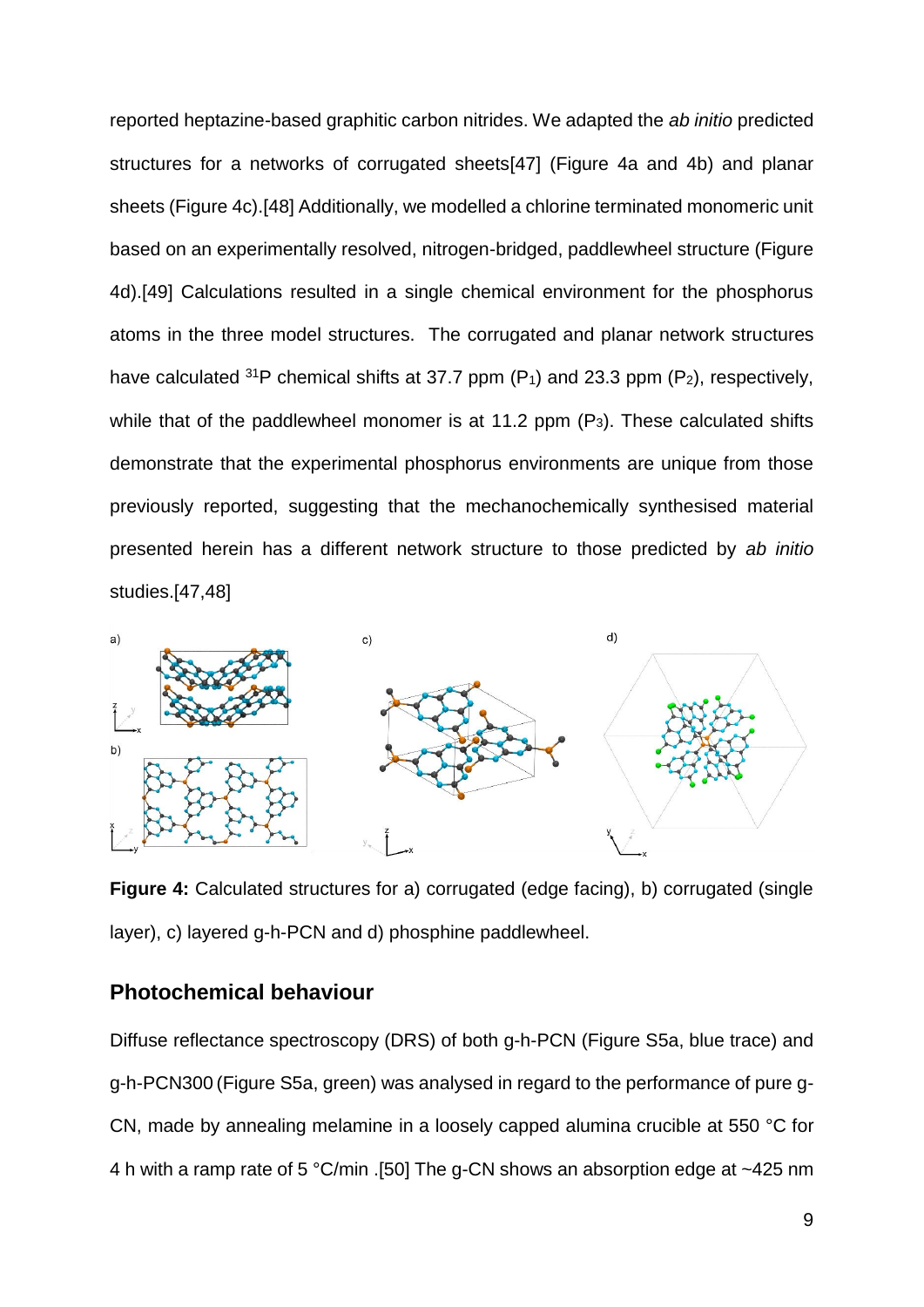(Figure S5a, purple trace), typical for polymerized and graphitic heptazine materials.[51,52] Both phosphorus containing structures featured broadened absorption ranges compared to g-CN, with g-h-PCN showing a redshifted maxima at ~572 nm and g-h-PCN300 showing a similar red shifted maxima at 525 nm. Additionally, photoluminescence (PL) measurements showed an initially reduced absorption intensity for g-h-PCN (Figure S5b, blue) compared to that of g-CN (Figure S5b, purple) with further reduction in absorption for g-h-PCN300 (Figure S5b, green). This reduction in photoluminescence has previously been reported for phosphorusdoped carbons and carbon nitrides,[53] as the addition of Lewis basic heteroatoms improves the stability of excitons, slowing the rate of recombination. Time-resolved lifetimes showed an increase upon replacement of the nitrogen linker for phosphorus. Nitrogen-linked g-CN showed exciton lifetimes of 4.2 µs, while the introduction of a phosphorus linker in g-h-PCN increases the lifetime to 67 µs, with g-h-PCN300 showing lifetimes of 42 µs. We have also observed a similar effect in triazine based phosphorus-linked graphitic CN structures, with lifetimes of 4.7 and 39 µs seen for g-PCN and g-PCN300 respectively.[38]

Improved charge transfer was further confirmed through photocurrent and Nyquist measurements, comparing to pristine g-CN. Photocurrent measurements showed an increase from ~3.7 to 7.  $\mu$ A for g-h-PCN (Figure S4c, blue) compared to pristine g-CN (Figure S4c, purple) respectively after 250 s. The g-h-PCN300 showed similar photocurrent behaviour to g-h-PCN, with photocurrent values of ~7 µA (Figure S4c, green), further demonstrating the benefit of phosphorus linkages for photoactivity. Finally, Nyquist plots of g-h-PCN (Figure S4d, blue) and g-h-PCN300 (Figure S4d, green) showed lower resistivity compared to pure g-CN (Figure S4d, purple), further supporting the idea that the g-h-PCN series enables better charge mobility in due to phosphorus linkages.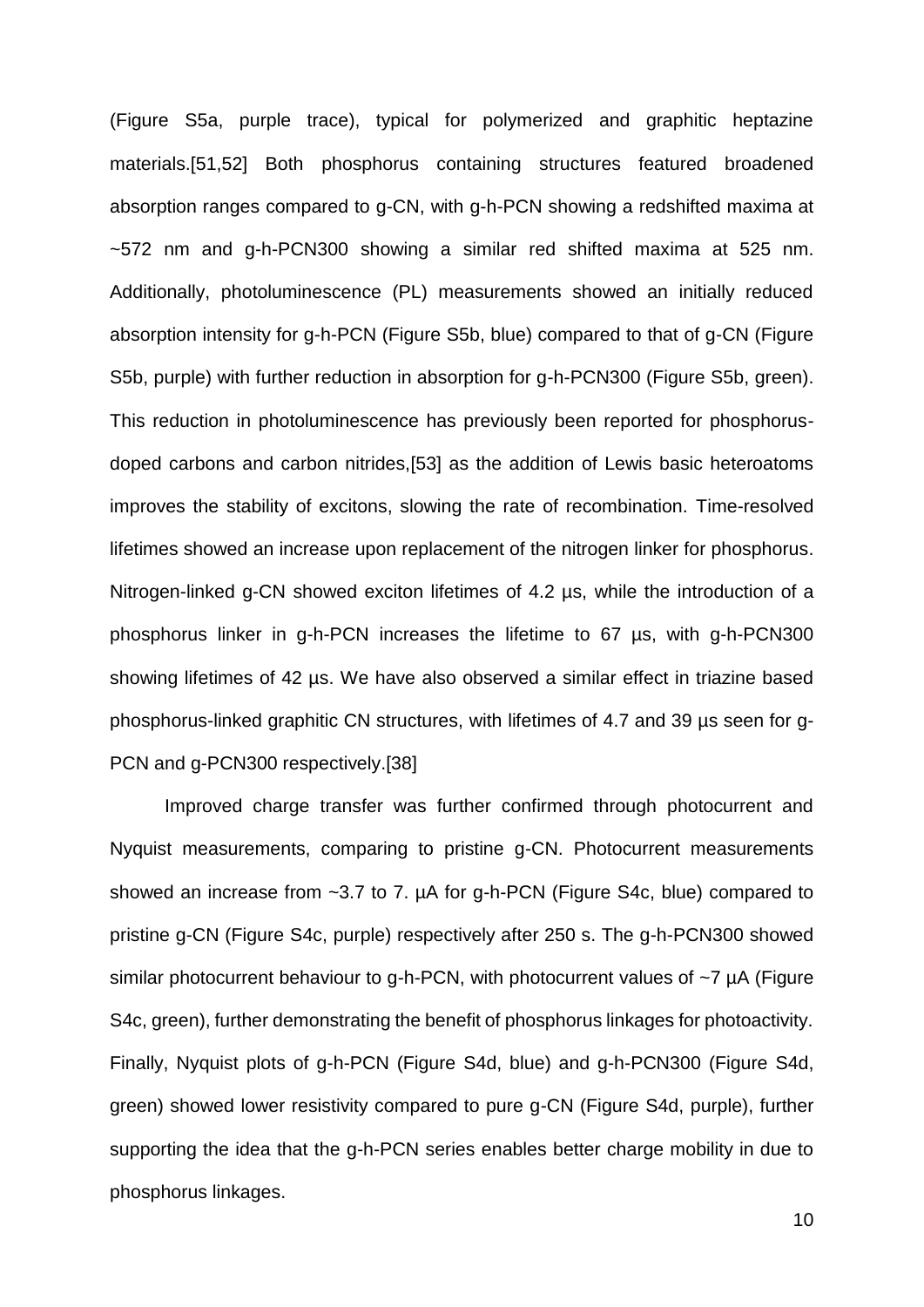## **Conclusion**

Mechanochemistry provides a modular, room temperature access to phosphoruslinked carbon nitrides based on heptazine units, through the combination of sodium phosphide and trichloroheptazine. A combination of PXRD, XPS, MAS NMR and DFT confirmed the formation of P-C linkages between repeating heptazine units, with retained structure. The introduction of phosphorus linkages compared to nitrogenlinked, pure g-CN showed improved photochemical behaviour, with a reduction in photoluminescent recombination, as well as exciton lifetimes increased by an order of magnitude. Overall, this supports future investigations into the room-temperature mechanochemical synthesis of heteroatom containing carbons as well as the benefit of pairing DFT calculations to experimental, structural studies.

## **Acknowledgements**

We thank the Natural Science and Engineering Research Council of Canada (NSERC) Discovery Grant, Discovery Accelerator Supplement, the McGill Sustainability Systems Initiative (MSSI), the Centre for Green Chemistry and Catalysis (CGCC), the Walter C. Sumner Memorial Fellowship (B. G. F.), McGill University and Université de Laval. We thank the McGill Institute for Advanced Materials, the Facility for Electron Microscopy Research of McGill University, MC<sup>2</sup> facility and the Mining and Materials Engineering Department at McGill University for the use of their X-ray photoelectron spectroscopy (XPS) instrument and associated Avantage processing software. This research was enabled in part by support provided by Calcul Québec (https:// www.calculquebec.ca) and Compute Canada (https://www.computecanada.ca).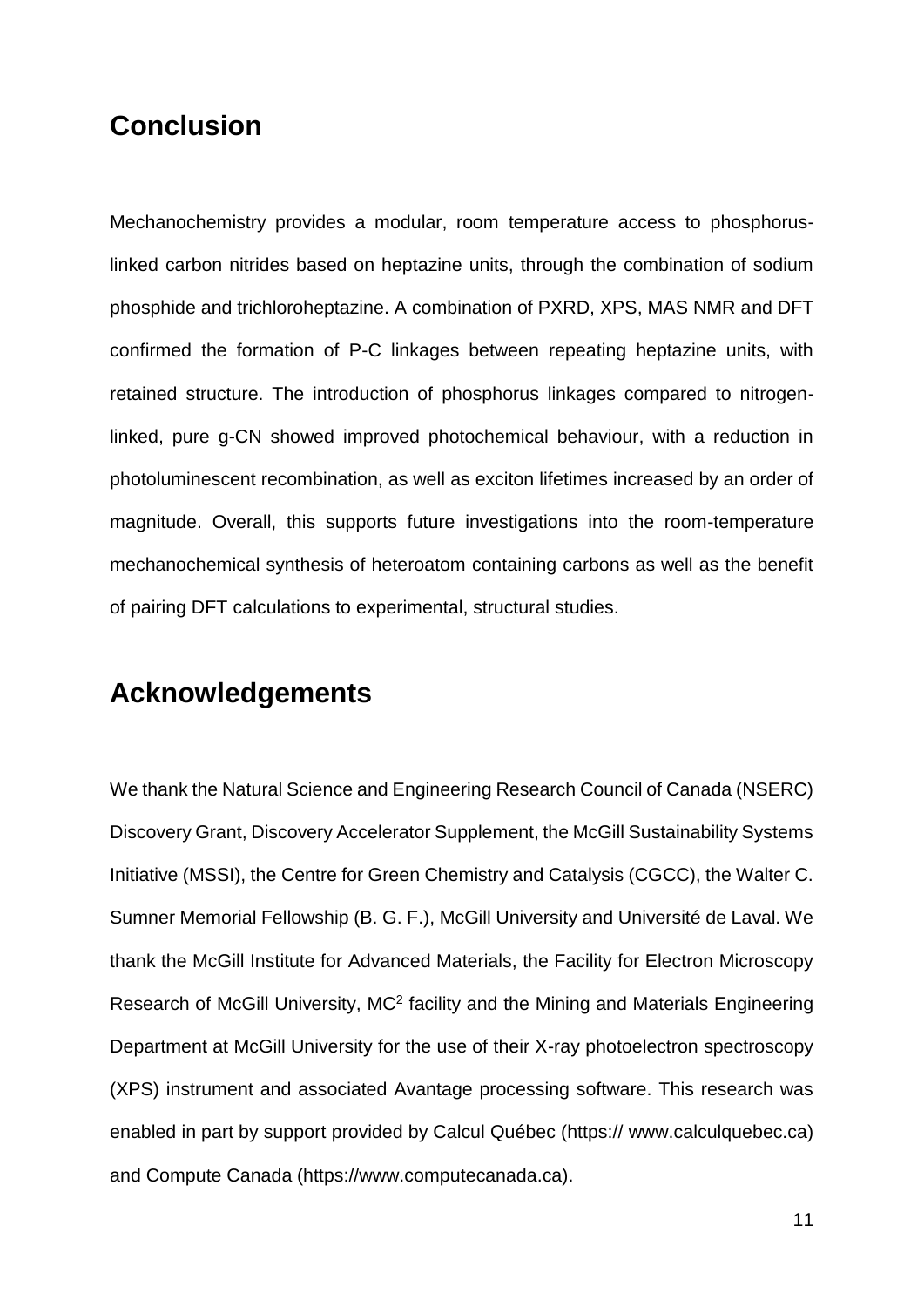## **References**

- 1. Wang, X.; Maeda, K.; Thomas, A.; Takanabe, K.; Xin, G.; Carlsson, J. M.; Domen, K.; Antonietti, M. *Nat. Mater.* **2009**, *8* (1), 76-80.
- 2. Guo, Y.; Wang, R.; Wang, P.; Rao, L.; Wang, C. *ACS Sustainable Chem. Eng.*  **2019**, *7* (6), 5727-5741.
- 3. Hartley, G. O.; Martsinovich, N. *Faraday Discuss.* **2021**, *227*, 341-358.
- 4. Kroke, E.; Schwarz, M.; Horath-Bordon, E.; Kroll, P.; Noll, B.; Norman, A. D. *New J. Chem.* **2002**, *26* (5), 508-512.
- 5. Zhang, Y.; Mori, T.; Ye, J.; Antonietti, M. *J. Am. Chem. Soc.* **2010**, *132* (18), 6294-5.
- 6. Liu, M.; Yang, K.; Li, Z.; Fan, E.; Fu, H.; Zhang, L.; Zhang, Y.; Zheng, Z. *Chem. Commun.* **2022**, *58* (1), 92-95.
- 7. Wang, Q.; Gou, H.; Zhu, L.; Huang, H.-T.; Biswas, A.; Chaloux, B. L.; Epshteyn, A.; Yesinowski, J. P.; Liu, Z.; Cody, G.; Ma, M.; Zhao, Z.; Fei, Y.; Prescher, C.; Greenberg, E.; Prakapenka, V. B.; Strobel, T. A. *ACS Mater. Lett.* **2019**, *1* (1), 14-19.
- 8. Zou, J.; Yu, Y.; Qiao, K.; Wu, S.; Yan, W.; Cheng, S.; Jiang, N.; Wang, J. *J. Mater. Sci.* **2020**, *55* (28), 13618-13633.
- 9. Do, J. L.; Friščić, T. *ACS Cent. Sci.* **2017**, *3* (1), 13-19.
- 10. Friščić, T.; Mottillo, C.; Titi, H. M. *Angew. Chem. Int. Ed.* **2020**, *59* (3), 1018- 1029.
- 11. Ardila-Fierro, K. J.; Hernández, J. G. *ChemSusChem* **2021**, *14* (10), 2145-2162.
- 12. James, S. L.; Adams, C. J.; Bolm, C.; Braga, D.; Collier, P.; Friščić, T.; Grepioni, F.; Harris, K. D.; Hyett, G.; Jones, W.; Krebs, A.; Mack, J.; Maini, L.; Orpen, A. G.; Parkin, I. P.; Shearouse, W. C.; Steed, J. W.; Waddell, D. C. *Chem. Soc. Rev.* **2012**, *41* (1), 413-47.
- 13. Ohn, N.; Kim, J. G. *ACS Macro Lett.* **2018**, *7* (5), 561-565.
- 14. Troschke, E.; Gratz, S.; Lubken, T.; Borchardt, L. *Angew. Chem. Int. Ed.* **2017**, *56* (24), 6859-6863.
- 15. Casco, M. E.; Kirchhoff, S.; Leistenschneider, D.; Rauche, M.; Brunner, E.; Borchardt, L. *Nanoscale* **2019**, *11* (11), 4712-4718.
- 16. Schneidermann, C.; Kensy, C.; Otto, P.; Oswald, S.; Giebeler, L.; Leistenschneider, D.; Gratz, S.; Dorfler, S.; Kaskel, S.; Borchardt, L. *ChemSusChem* **2019**, *12* (1), 310-319.
- 17. Fiss, B. G.; Hatherly, L.; Stein, R. S.; Friščić, T.; Moores, A. *ACS Sustainable Chem. Eng.* **2019**, *7* (8), 7951-7959.
- 18. Moores, A. *Curr. Opin. Green Sustainable Chem.* **2018**, *12*, 33-37.
- 19. Rak, M. J.; Saadé, N. K.; Friščić, T.; Moores, A. *Green Chem.* **2014**, *16* (1), 86- 89.
- 20. Malca, M. Y.; Bao, H.; Bastaille, T.; Saadé, N. K.; Kinsella, J. M.; Friščić, T.; Moores, A. *Chem. Mater.* **2017**, *29* (18), 7766-7773.
- 21. Xu, C.; De, S.; Balu, A. M.; Ojeda, M.; Luque, R. *Chem. Commun.* **2015**, *51* (31), 6698-713.
- 22. Fiss, B. G.; Vu, N. N.; Douglas, G.; Do, T. O.; Friščić, T.; Moores, A. *ACS Sustainable Chem. Eng.* **2020**, *8* (32), 12014-12024.
- 23. Braga, D.; Dichiarante, E.; Grepioni, F.; Lampronti, G. I.; Maini, L.; Mazzeo, P. P.; D'Agostino, S. Mechanical Preparation of Crystalline Materials. An Oxymoron? In *Supramolecular Chemistry: From Molecules to Nanomaterials*;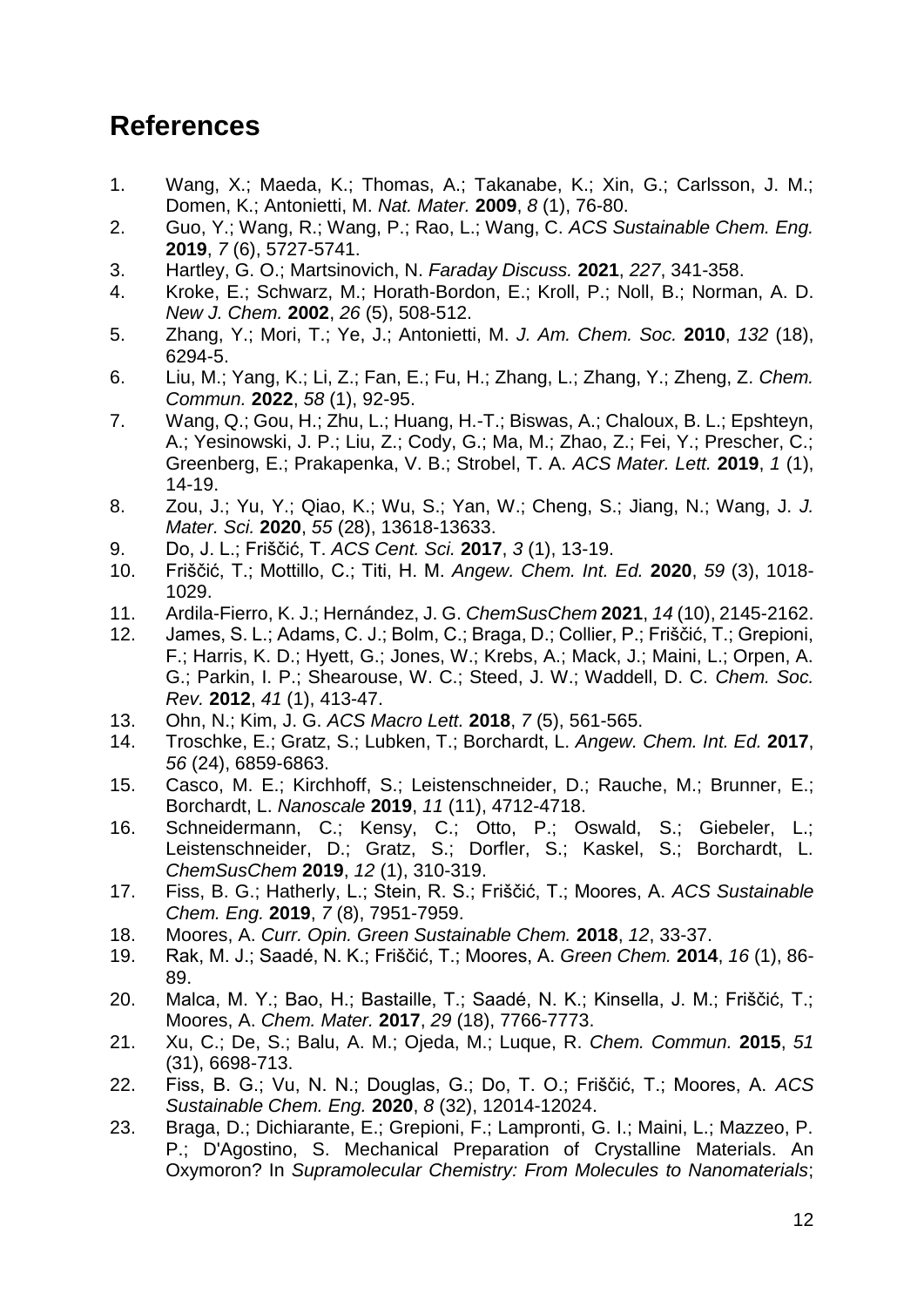Steed, J. W.; Gale, P. A., Eds.; John Wiley & Sons, Ltd.: 2012; Vol. 6: Supramolecular Materials Chemistry, pp 2993-3007.

- 24. Toda, F.; Tanaka, K.; Sekikawa, A. *J. Chem. Soc., Chem. Commun.* **1987**, (4), 279-280.
- 25. Friščić, T.; Trask, A. V.; Jones, W.; Motherwell, W. D. *Angew. Chem. Int. Ed.*  **2006**, *45* (45), 7546-7550.
- 26. Braga, D.; Giaffreda, S. L.; Grepioni, F.; Pettersen, A.; Maini, L.; Curzi, M.; Polito, M. *Dalton Trans.* **2006**, *10*, 1249-63.
- 27. Boldyrev, V. V.; Avvakumov, E. G. *Russ. Chem. Rev.* **1971**, *40* (10), 847.
- 28. Beillard, A.; Bantreil, X.; Métro, T. X.; Martinez, J.; Lamaty, F. *Chem. Rev.* **2019**, *119* (12), 7529-7609.
- 29. Rightmire, N. R.; Hanusa, T. P. *Dalton Trans.* **2016**, *45* (6), 2352-62.
- 30. Tan, D.; García, F. *Chem. Soc. Rev.* **2019**, *48* (8), 2274-2292.
- 31. Tanaka, K.; Toda, F. *Solvent-free organic synthesis*; Wiley Online Library: 2003; Vol. 5.
- 32. Wang, G. W. *Chem. Soc. Rev.* **2013**, *42* (18), 7668-700.
- 33. Tan, D.; Friščić, T. *Eur. J. Org. Chem.* **2018**, *2018* (1), 18-33.
- 34. Wang, G. W. *Chin. J. Chem.* **2021**, *39* (7), 1797-1803.
- 35. Zhu, S.-E.; Li, F.; Wang, G.-W. *Chem. Soc. Rev.* **2013**, *42* (18), 7535-7570.
- 36. Mack, J.; Fulmer, D.; Stofel, S.; Santos, N. *Green Chem.* **2007**, *9* (10), 1041- 1043.
- 37. Fiss, B. G.; Richard, A. J.; Friščić, T.; Moores, A. *Can. J. Chem.* **2021**, *99* (2), 93-112.
- 38. Fiss, B. G.; Douglas, G.; Ferguson, M.; Becerra, J.; Valdez, J.; Do, T. O.; Friščić, T.; Moores, A. *ChemRxiv* **2022**.
- 39. Ronning, C.; Feldermann, H.; Merk, R.; Hofsäss, H.; Reinke, P.; Thiele, J. U. *Phys. Rev. B* **1998**, *58* (4), 2207-2215.
- 40. Schneidermann, C.; Kensy, C.; Otto, P.; Oswald, S.; Giebeler, L.; Leistenschneider, D.; Grätz, S.; Dörfler, S.; Kaskel, S.; Borchardt, L. *ChemSusChem* **2019**, *12* (1), 310-319.
- 41. Wang, J.; Senkovska, I.; Oschatz, M.; Lohe, M. R.; Borchardt, L.; Heerwig, A.; Liu, Q.; Kaskel, S. *J. Mater. Chem. A* **2013**, *1* (36), 10951-10961.
- 42. Bojdys, M. J.; Müller, J. O.; Antonietti, M.; Thomas, A. *Chem. Eur. J.* **2008**, *14* (27), 8177-8182.
- 43. Kumar, A.; Kumar, P.; Joshi, C.; Manchanda, M.; Boukherroub, R.; Jain, S. L. *Nanomaterials* **2016**, *6* (4), 59.
- 44. Turner, G. L.; Smith, K. A.; Kirkpatrick, R. J.; Oldfieldt, E. *J. Magn. Reson.* **1986**, *70* (3), 408-415.
- 45. MacKenzie, K. J.; Smith, M. E. Chapter 7: NMR of Other Commonly Studied Nuclei. In *Multinuclear solid-state nuclear magnetic resonance of inorganic materials*; Elsevier: New York, 2002.
- 46. Clark, S. J.; Segall, M. D.; Pickard, C. J.; Hasnip, P. J.; Probert, M. I. J.; Refson, K.; Payne, M. C. *Z. Kristallogr.* **2005**, *220* (5-6), 567-570.
- 47. Gracia, J.; Kroll, P. *J. Mater. Chem.* **2009**, *19* (19), 3013-3019.
- 48. Wang, J.; Hao, D.; Ye, J.; Umezawa, N. *Chem. Mater.* **2017**, *29* (7), 2694-2707.
- 49. Tragl, S.; Gibson, K.; Glaser, J.; Heydenrych, G.; Frenking, G.; Duppel, V.; Simon, A.; Meyer, H.-J. *Z. Anorg. Allg. Chem.* **2008**, *634* (15), 2754-2760.
- 50. Yan, S. C.; Li, Z. S.; Zou, Z. G. *Langmuir* **2009**, *25* (17), 10397-10401.
- 51. Lin, L.; Ou, H.; Zhang, Y.; Wang, X. *ACS Catal.* **2016**, *6* (6), 3921-3931.
- 52. Wang, Y.; Wang, X.; Antonietti, M. *Angew. Chem. Int. Ed.* **2012**, *51* (1), 68-89.